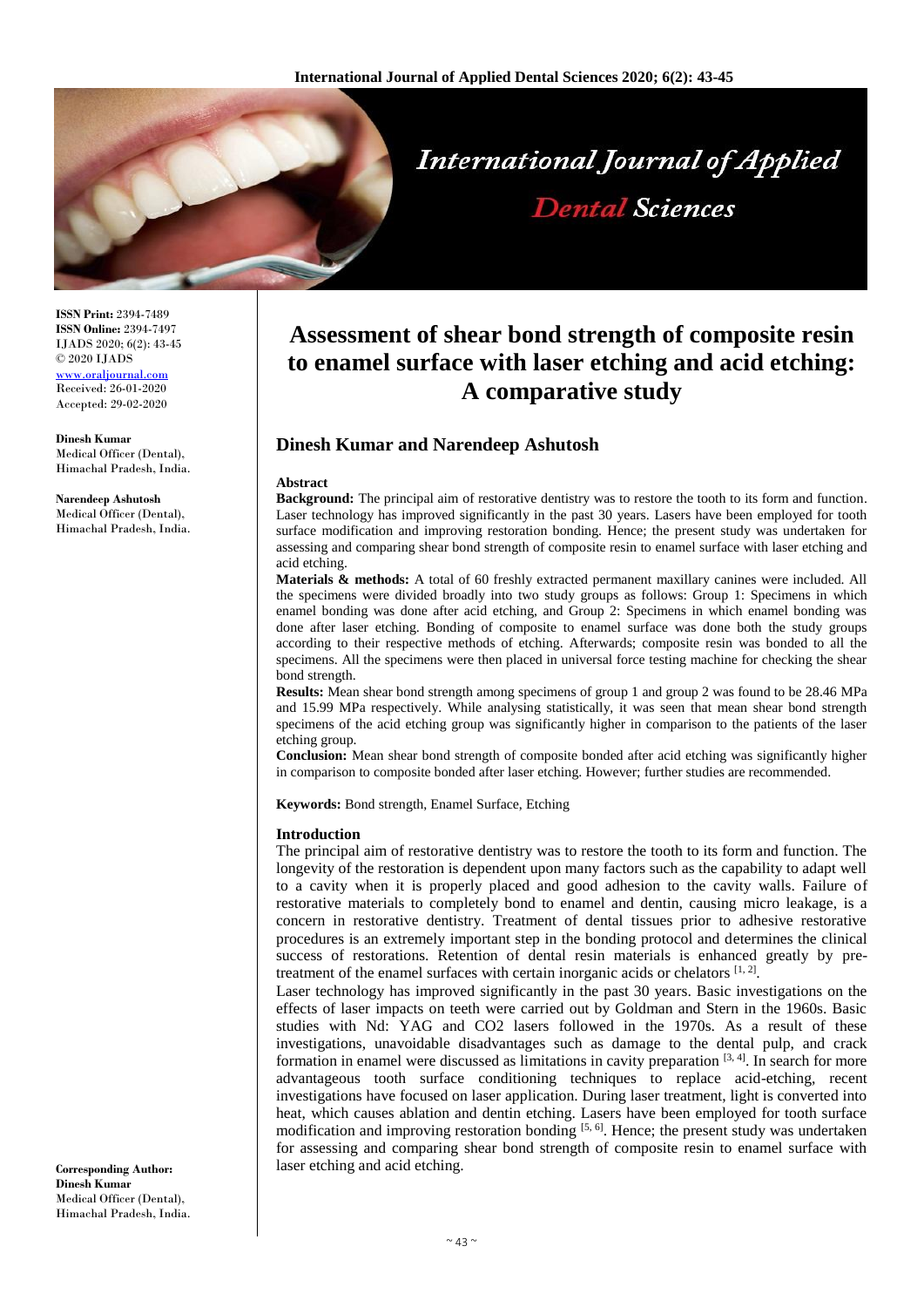#### **Materials & methods**

The present study was undertaken for assessing and comparing shear bond strength of composite resin to enamel surface with laser etching and acid etching. A total of 60 freshly extracted permanent maxillary canines were included. Carious, deformed and specimens with structural anomaly were excluded. Cracked tooth specimens were also rejected. All the specimens were stored in normal saline followed by cleaning with gauge piece. Resin blocks of uniform dimensions were made and all the specimens were embedded in them leaving behind exposed coronal portion. All the specimens were divided broadly into two study groups as follows:

**Group 1:** Specimens in which enamel bonding was done after acid etching, and

**Group 2:** Specimens in which enamel bonding was done after laser etching

Bonding of composite to enamel surface was done both the study groups according to their respective methods of etching. After completion of etching procedure, drying of the teeth specimens was done, followed by application of light cured bonding agent. Afterwards; composite resin was bonded to all the specimens. All the specimens were then placed in universal force testing machine for checking the shear bond strength. All the results were recorded in Microsoft excel sheet and were analysed by SPSS software. Student t test was used for evaluation of level of significance.

#### **Results**

In the present study, a total of 60 freshly extracted permanent maxillary canines were included and were divided broadly into two study groups as follows: Group 1: Specimens in which enamel bonding was done after acid etching, and Group 2: Specimens in which enamel bonding was done after laser etching. Mean shear bond strength among specimens of group 1 and group 2 was found to be 28.46 MPa and 15.99 MPa respectively. While analysing statistically, it was seen that mean shear bond strength specimens of the acid etching group was significantly higher in comparison to the patients of the laser etching group.

**Table 1:** Mean shear bond strength among specimens of both the study groups

| Group   | <b>Mean shear bond</b><br>strength (MPa) | <b>SD</b>     | <b>T-value</b> | <b>P-value</b> |
|---------|------------------------------------------|---------------|----------------|----------------|
| Group 1 | 28.46                                    | 1.24          | 49.82          | 0.00           |
| Group 2 | 5.99                                     | $2.0^{\circ}$ |                | (Significant)  |

### **Discussion**

Current understanding of the adhesion of dental restorative materials is based on two fundamental theories. One theory is based on chemical adhesion, describing intermolecular forces at the interface and the other theory is based on micromechanical retention; attributing adhesion to the interpenetration of components of the two surfaces. Cavity preparation with rotary instruments or manual Scalers leaves a smear layer on the dental surface. The low surface energy of this layer hinders the impregnation of the tissue with the adhesive agent and thus prevents adequate adhesion  $[5, 6]$ .

Since the report of Buonocuore, the standard approach to this problem has been acid etching. The use of lasers like high power diode laser and neodymium-doped yttrium aluminium garnet (Nd:YAG) in endodontics is an innovative approach for disinfection, providing access to formerly unreachable parts of the tubular network, due to their ability to penetrate

dental tissues better than Irrigant solutions [7-9] . Hence; the present study was undertaken for assessing and comparing shear bond strength of composite resin to enamel surface with laser etching and acid etching.

In the present study, a total of 60 freshly extracted permanent maxillary canines were included and were divided broadly into two study groups as follows: Group 1: Specimens in which enamel bonding was done after acid etching, and Group 2: Specimens in which enamel bonding was done after laser etching. Mean shear bond strength among specimens of group 1 and group 2 was found to be 28.46 MPa and 15.99 MPa respectively. Issar R *et al.* compared the etching pattern of Er,Cr:YSGG and conventional etching on extracted human enamel and dentin specimens. Total 40 extracted non-diseased teeth were selected, 20 anterior and 20 posterior teeth each for enamel and dentin specimens respectively. The sectioned samples were polished by 400 grit Silicon Carbide (SiC) paper to a thickness of 1.0±0.5 mm. The enamel and dentin specimens were grouped as: GrE1 & GrD1 as control specimens, GrE2 & GrD2 were acid etched and GrE3 & GrD3 were lased. Acid etching was done using Conditioner 36 (37% phosphoric acid) according to manufacturer instructions. Laser etching was done using Er,Cr:YSGG (Erbium, Chromium: Ytrium Scandium Gallium Garnet) at power settings of 3W, air 70% and water 20%. After surface treatment with assigned agents the specimens were analyzed under ESEM (Environmental Scanning Electron Microscope) at X1000 and X5000 magnification. Chi-square test for removal of smear layer in any of the treated surfaces i.e., GrE2-E3 and GrD2-D3 did not differ significantly (p>0.05). While GrE2 showed predominantly type I etching pattern (Chi-square  $= 2.78$ , 0.05  $\langle p \rangle$  = 0.10) and GrE3 showed type III etching (Chi-square = 4.50, p < 0.05). The tubule diameters were measured using GSA (Gesellschaft fur Softwareentwicklung und Analytic, Germany) image analyser and the 't' value of student 't' test was 18.10 which was a highly significant result ( $p < .001$ ). GrD2 had a mean dentinal tubule diameter of 2.78μm and GrD3 of 1.09μm. Their study revealed type I etching pattern after acid etching, while type III etching pattern in enamel after laser etching. The lased dentin showed preferential removal of intertubular dentin while acid etching had more effect on the per tubular dentin [10]. In the present study, while analysing statistically, it was seen that mean shear bond strength specimens of the acid etching group was significantly higher in comparison to the patients of the laser etching group. Shahabi S *et al.* examined the influence of the bonding agent on the shear bond strength to laser and acid-etched enamel. Two current generation bonding systems were used (Scotch bond Multipurpose and Optibond). Shear bond strengths in the order of 10 MPa were consistently obtained using laser etching at "optimal" parameters, in the absence of any other preparation of the natural enamel surface. Although there was a consistent trend for shear bond strengths to be greater with Optibond than for Scotch bond MP in both human and porcine test systems, this difference was only statistically significant with acid etching of no polished human enamel, and suboptimal laser etching of polished human enamel. Prior surface polishing increased the shear bond strength obtained with maleic acid etching and Scotch bond MP by more than 2-fold, and increased bond strength when Optibond was used following optimal laser etching. These results indicated that both the type of surface preparation and the choice of bonding agent can influence bond strengths to laser-etched and acid-etched enamel [11].